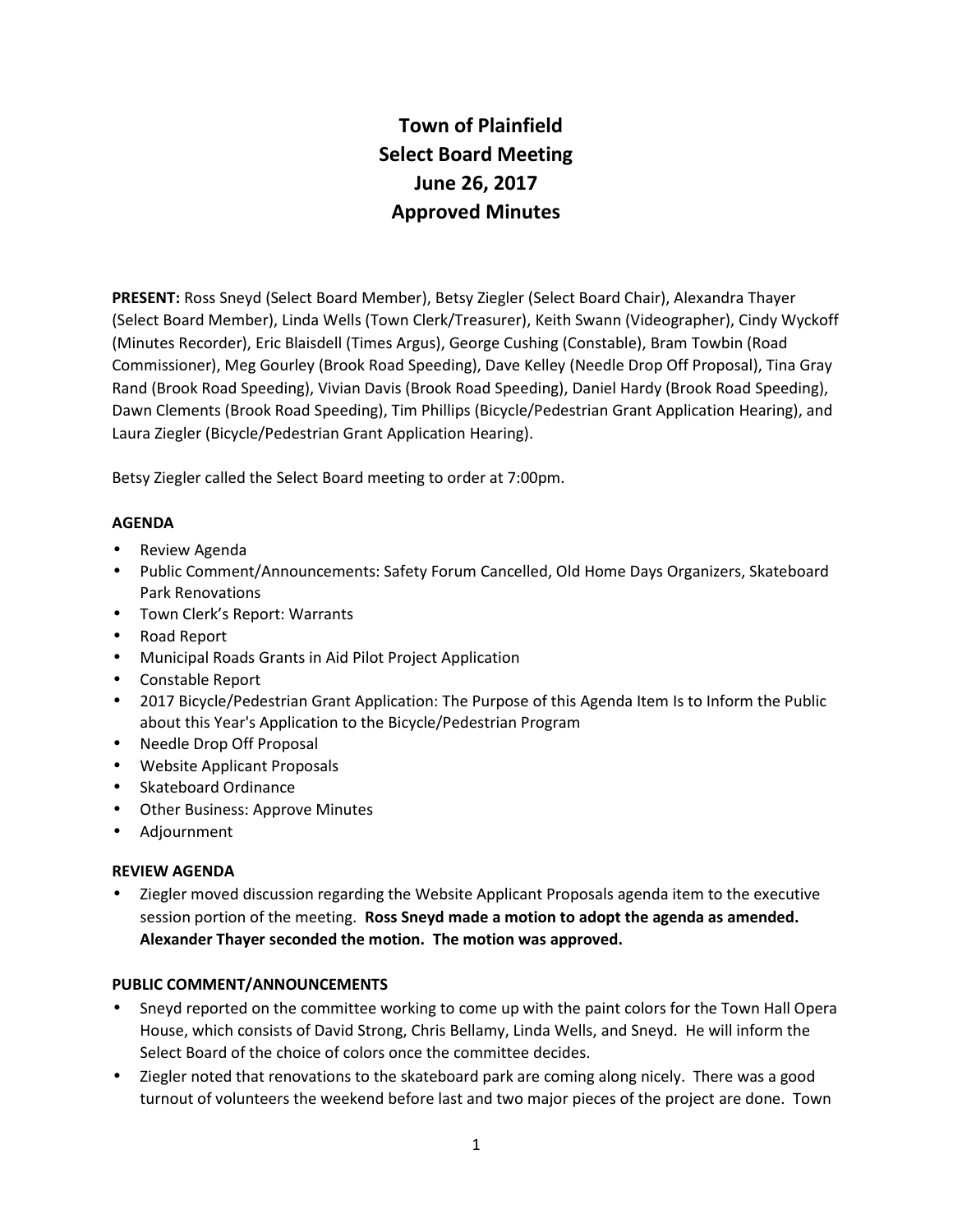Clerk/Treasurer Linda Wells raised concerns regarding safety in terms of using the skateboard park before the renovations have been fully completed. Wells noted that she has been in contact with Bram Towbin about posting signs requiring that helmets be worn when using the skateboard park. It was decided that the issue of skateboard safety in general would be further discussed later in the meeting under the Skateboard Ordinance agenda item.

- Ziegler reported that she is still looking for volunteers to work on this year's Old Home Days event. Anyone interested should contact Ziegler.
- Ziegler announced that the public safety forum has been postponed until the early fall.

# **TOWN CLERK'S REPORT: WARRANTS**

- Town Clerk/Treasurer Linda Wells presented language needing to be included during the public hearing later in the meeting on the Bicycle/Pedestrian grant application.
- Wells noted that she has been busy completing everything that needs to be wrapped up by the end of the fiscal year. There has been a discrepancy in the number of streetlights ordered. Once the last one comes in, Green Mountain Power will come out to install them all. At that point, all the streetlights will have been upgraded to LEDs.
- Wells stated that work to demolish the Cameron Road house will begin on 7/17/17 and is scheduled to last one-to-two weeks.
- Sneyd noted that there will be a special Select Board meeting to set the tax rate on 7/5/17 at 7am.
- Wells reported that there was a very poor turnout for the Act 46 merger vote held last week. Plainfield had voted to pass the merger, but Danville and Cabot voted it down. It was noted that action needs to be taken by the end of this calendar year, therefore there will likely be another vote on the issue.
- **Sneyd made a motion to approve the warrants dated 6/9/17, 6/15/17, 6/16/17, 6/23/17, and 6/26/17. Thayer seconded the motion. The motion was approved.**
- Ziegler noted that the Town enters into a contract each year with the Washington County Sheriff's Department (WCSD). The contract up for renewal runs from 7/1/17 to 6/20/18. The hourly rate is \$28.75 with a mileage rate of 62.5 cents. After the Select Board signs the agreement, Wells will send both copies to WCSD with the Town's budget allocation for the service. Based on that budget figure, WCSD will enter the number of hours it will allocate to the Town and send back the signed agreement. Discussion followed regarding forwarding problem issues to WCSD, with the decision that the new Constable should be responsible for that task. **Sneyd made a motion to approve the contract with the Washington County Sheriff's Department for the period between 7/1/17 to 6/20/18 at a rate of \$28.75 per hour with a mileage rate of 62.5 cents. Thayer seconded the motion. The motion was approved.**

# **OTHER BUSINESS: STOP SIGN DISCUSSION AT THE PLAINFIELD CO-OP PARKING LOT**

 Thayer noted that people are concerned about drivers not stopping at the end of the Plainfield Co op parking lot when turning on to Main Street. Discussion followed on the idea of installing a stop sign at that location, the added factor of drivers not stopping at the stop sign at the intersection of Main and Creamery Streets, and whether the Town can move ahead on its own to install the sign without going through a lengthy State-involved process. It was decided that discussion on the issue would continue later in the meeting during the Constable Report agenda item.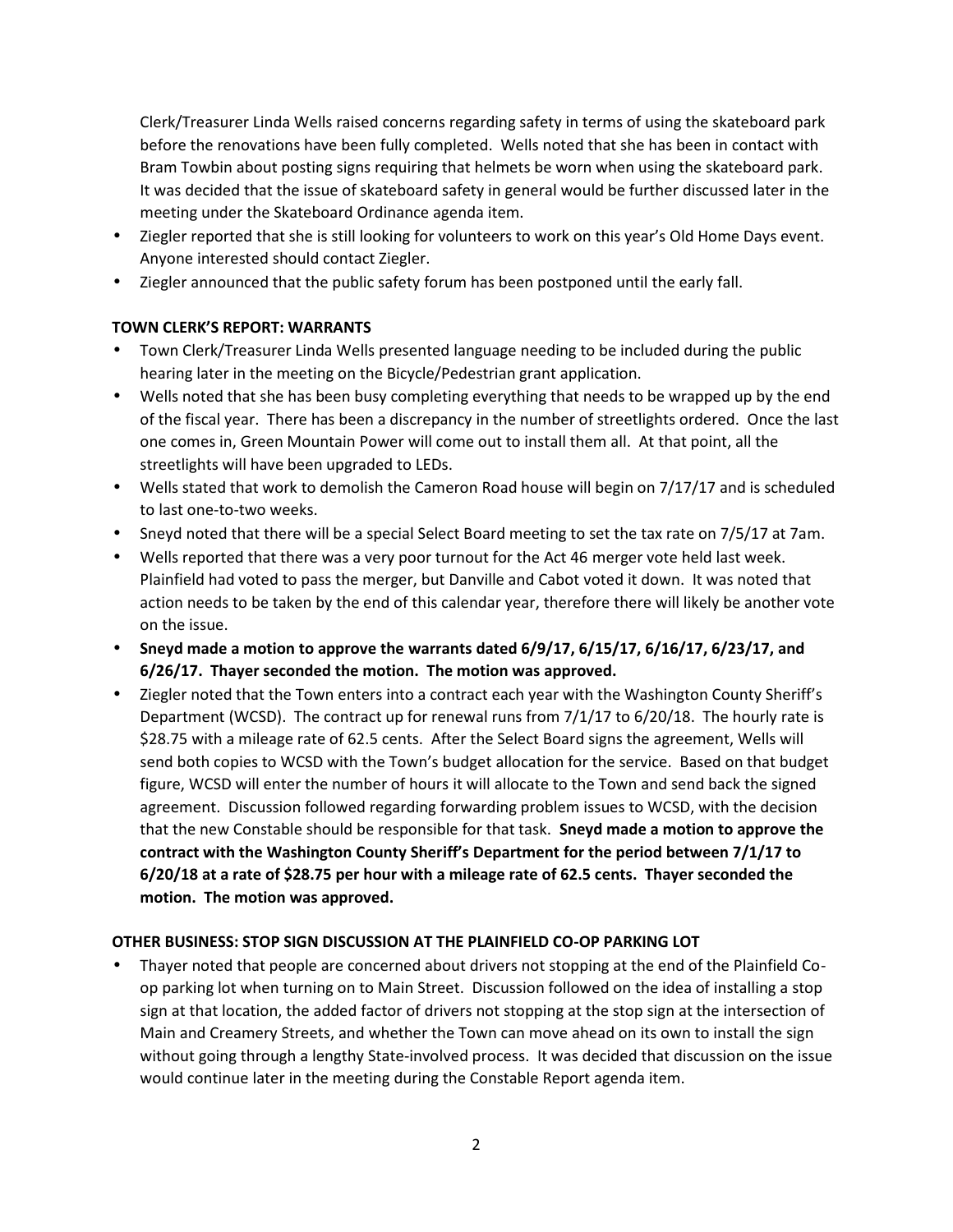## **ROAD REPORT**

- Road Commissioner Bram Towbin reported that, in general, he and the Road Crew have been working on culverts, roads, and the personnel matter. Additional Road Report topics will be discussed separately later in the meeting and in executive session.
- Towbin has gotten all the traffic signs made except for the "no-littering" sign, which is still being designed.
- Sneyd noted that the radar speed sign seems not to be working. Towbin responded that it was in need of battery replacement, which has not been done yet due to changes in personnel.
- Per earlier discussion regarding the need for a stop sign at the exit from the Plainfield Co-op parking lot on to Main Street, Towbin stated that he will follow up on procuring a sign for that location. He will check with the Fire Department regarding its placement.
- Towbin reported that he will be working with Green Mountain Power to eliminate the telephone pole situated in the sidewalk leading up to the Park and Ride.

# **MUNICIPAL ROADS GRANTS IN AID PILOT PROJECT APPLICATION**

 Wells and Towbin explained that the grant will help with road management, specifically requirements resulting from new State water regulations. The Town's cost share of \$1,000 will be covered by the Road Crew's in-kind work on the project. **Sneyd made a motion to adopt the Intent to Participate in the Regional Planning Commission's Department of Environmental Conservation Municipal Roads Grants in Aid Pilot Project. Thayer seconded the motion. The motion was approved.**

#### **CONSTABLE REPORT**

 Constable George Cushing introduced Dan Hardy, who was present at the meeting to discuss the problem of vehicles speeding by his house on Brook Road. Hardy provided details regarding the issue, including the loss of two dogs in the past three years who were hit by speeding vehicles, noting that many drivers are clearly texting or talking on cell phones. Others attending the meeting attested to similar observations on the road. Hardy presented information regarding the use of speed bumps and/or cameras to help alleviate the problem. Towbin noted that there has been a lot of opposition associated with both of the above options, but assured Hardy that he will make the video of this discussion available to the Sheriff 's Department and State Police so they are aware of the severity of the issue. Sneyd noted that similar problems exist on many other roads in Plainfield and that the Select Board is willing to consider all ideas. Ziegler stated that discussion on the issue will continue at a future meeting and Thayer offered to inform the interested parties present when those discussions are scheduled to occur.

#### **2017 BICYCLE/PEDESTRIAN GRANT APPLICATION**

- At 8:00pm, Ziegler opened a public hearing, noting that its purpose is to inform the public about this year's application to the Vermont Agency of Transportation's Bicycle/Pedestrian program.
- The grant application requests funding for the construction of a pedestrian bridge from Route 2 to Plainfield's Lower Village. Pedestrian Bridge Project committee members Tim Phillips and Laura Ziegler were present to speak on the proposed project in David Strong's absence. Phillips stated that at this point, the actual project costs are not known and will not be known until construction inspection and the bids for the work are received, adding that construction costs are expected to be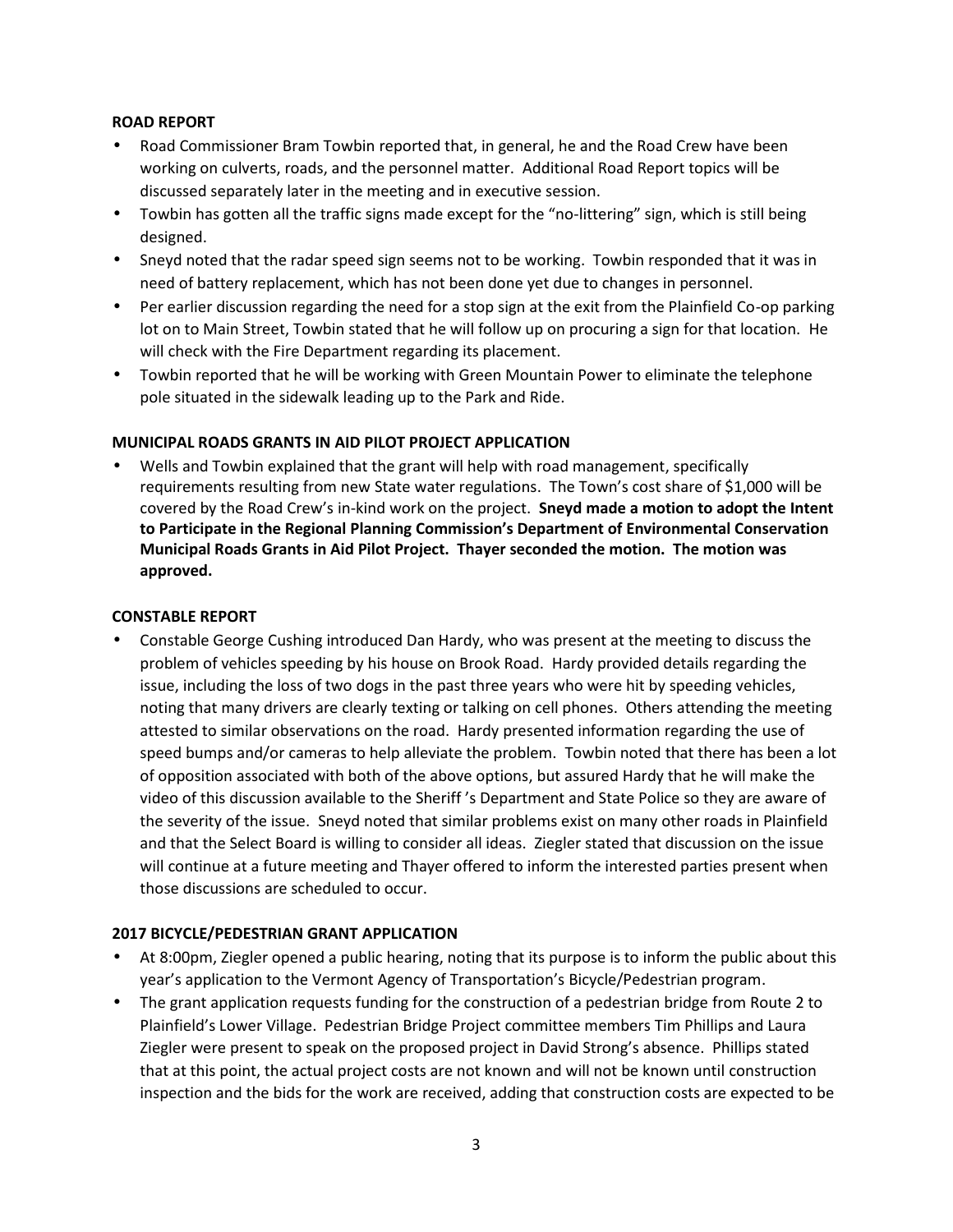less than what has been budgeted. Discussion followed on the original and added costs of the project, and how the Town's share of each would be funded. **Sneyd made a motion to adopt the following resolution: Resolve that the Plainfield Select Board acknowledges its willingness to provide the local match and future maintenance responsibility for the Main Street Pedestrian Bridge/US 2 South Sidewalk Project as outlined in its 2017 Bicycle/Pedestrian application and that the Select Board chairperson be authorized to provide a letter of support to this effect to be included with the Town's application. Thayer seconded the motion.** Thayer noted the huge cost differences of construction bids received for other projects, and that hopefully the funding that has been allocated will be more than what is actually needed. Laura Ziegler stated that the current situation that pedestrians face when crossing the bridge is dangerous and needs to be addressed. **The motion was approved.** Ziegler will work with Wells in drafting the letter of support.

Ziegler closed the public hearing portion of the meeting at 8:12pm.

#### **NEEDLE DROP OFF PROPOSAL**

 Dave Kelley, who routinely rides his bicycle in and around Plainfield, was present to report on the number of hypodermic needles that he and others have found on the side of local roads, specifically areas of Lower Road, Brook Road. Cameron Road, Nasmith Brook Road by Twinfield Union School, Creamery Street, and Recreation Field Road. Kelley recommended determining a location where needles found could be dropped off for proper disposal. Thayer reported on research she has done regarding how perceptions of needle drop sites have changed from what many once considered to be the enabling of drug addiction to those of providing safety to those, especially kids, who come across used needles. Discussion followed on Barre's pilot project to provide boxes in the community for needle disposal, the possibility of supplying materials and training town workers about needle handling precautions, and the danger to pets. Thayer and Ziegler proposed exploring the issue further, including costs, and Sneyd suggested considering the issue in the context of the safety forum as well as potentially scheduling a public hearing to give people in the Town the opportunity to weigh in on the issue. Towbin raised the issue of visible needle-drop boxes in a town not being a good thing for business. Constable Cushing suggested that it might be a multi-town effort. It was decided that the item be added to the agenda for the next Select Board meeting.

#### **CONSTABLE REPORT: CONTINUED**

- Constable George Cushing voiced his strong opinion that the new constable should receive training and other evaluations prior to beginning in the position. He stated his willingness to remain as constable until the new constable is trained. Sneyd noted that it was already the consensus of the Select Board that the new constable will receive training. Thayer clarified that because the position would not involve law enforcement, the non-law enforcement aspects of the training would not be necessary. Discussion ensued on the appropriate areas of training, including areas that the new constable has offered to pay for that are not necessarily part of what the position would entail.
- Cushing brought up the need for a Skateboard Ordinance in the Town, noting examples of reckless behavior, including those on dirt bikes, that he has witnessed. Sneyd related similar issues on Upper Road that have been reported to him and Towbin has heard of mud bikes causing a problem on Cameron Road. Discussion followed on Cushing's ability to write tickets for various infractions.
- Returning to the issue of training the new constable, Sneyd proposed that the issue be revisited at the Select Board's first meeting in July and that Cushing be appointed to continue in his current